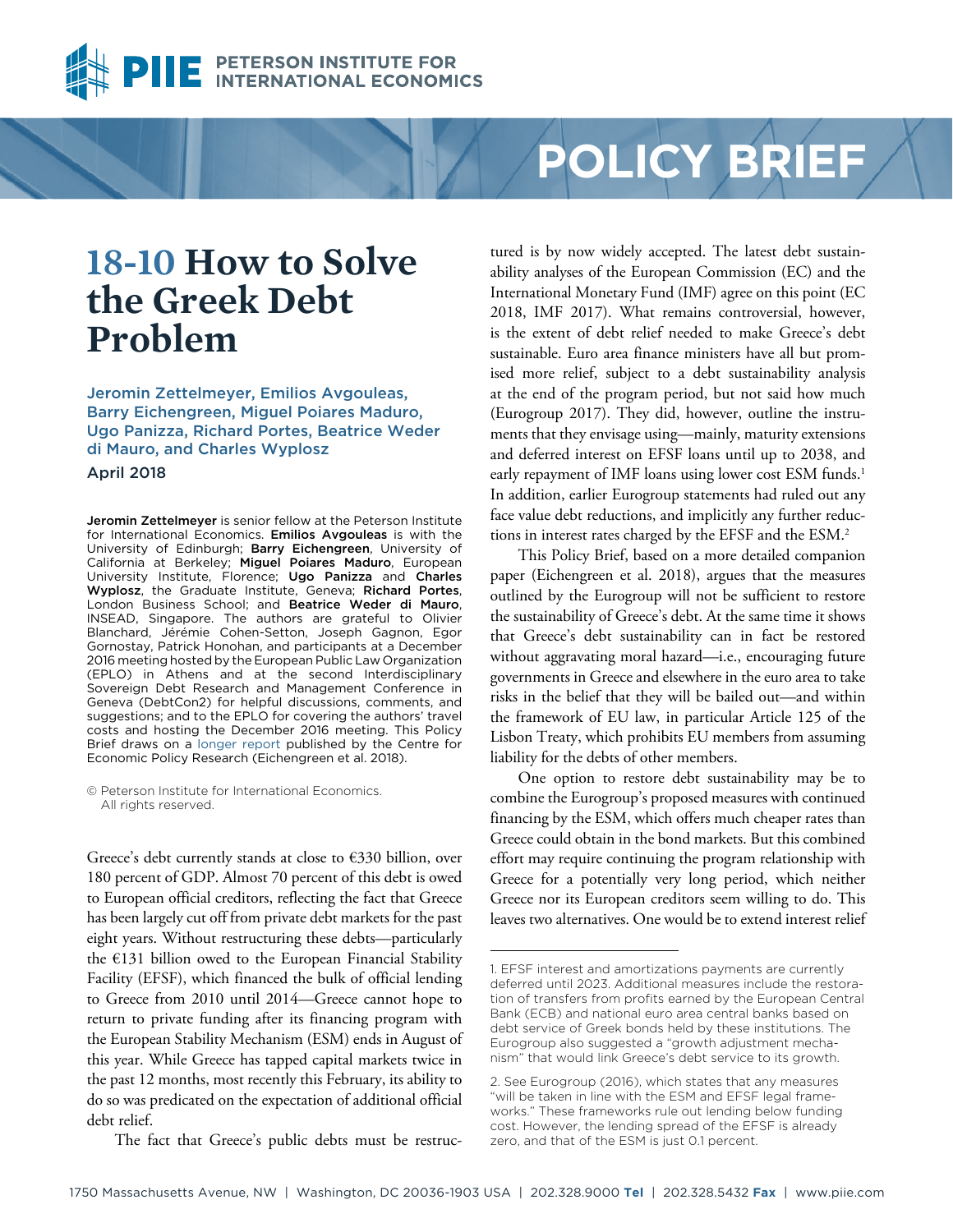and maturity extensions beyond the debts owed to the EFSF. The other would provide face value debt relief in a way that is consistent with Article 125.

This Brief explains how either of these additional debt relief options might work and assesses their quantitative impact. It concludes that only the latter—conditional face value debt relief, in combination with the measures already considered by the Eurogroup—would restore Greece's debt sustainability with reasonable confidence. Furthermore, if the debt relief is structured in a way that creates incentives for additional fiscal adjustment, as is proposed in this Brief, the amount of face value debt relief required could be modest—on the order of 10 to 15 percent of the outstanding official debt.

## **WHY THE DEBT RELIEF MEASURES OUTLINED BY THE EUROGROUP ARE INSUFFICIENT**

Debt sustainability is traditionally defined as a falling or constant ratio of debt to GDP. In addition, it has become standard in recent years to take the borrower's "gross financing needs" into account when assessing debt sustainability. Gross financing needs are defined as the difference between scheduled debt service (interest plus amortizations), and nonborrowing sources of finance such as the primary surplus (revenue minus noninterest spending) and privatization revenues. They measure how much a country must borrow each year in order to service its debt, given its income and noninterest expenditures.

## **Greece's debt sustainability can be restored without aggravating moral hazard and within the framework of EU law.**

According to criteria adopted by the Eurogroup in May 2016, Greek debt sustainability requires that gross financing needs "should remain below 15 percent of GDP during the post-programme period for the medium term, and below 20 percent of GDP thereafter" (Eurogroup 2016). These criteria originate from the IMF's debt sustainability methodology (IMF 2013). They can be thought of as experience-based rules of thumb that help predict debt crises. Countries with financing requirements above 20 percent of GDP typically find it difficult to roll over their debts, except at high interest rates, which generally implies a rising debt-to-GDP ratio in the future.

To see why Greece's debts are not sustainable and why the Eurogroup's proposed approach is unlikely to fix this, it is important to understand the drivers of Greece's gross financing needs over the next several decades. Figure 1 shows the path of gross financing needs for three scenarios. In figure

1.a., gross financing needs are projected based on current debt obligations, assuming that nominal growth in Greece converges to 3 percent over the long term, $3$  private lending rates evolve in line with Greece's debt ratio,<sup>4</sup> and the primary fiscal surplus reaches 3.5 percent this year and stays there until 2022. After 2022 gross financing needs are assumed to decline gradually, initially to 1.5 percent in 2030 and eventually to 1 percent in 2043. A surplus of this duration and magnitude is historically unusual and hence could be considered ambitious but not unprecedented (Eichengreen and Panizza 2016, Zettelmeyer et al. 2017). As figure 1.a shows, under these assumptions, gross financing needs would nevertheless exceed 15 percent of GDP by 2027 or 2028, and 20 percent after 2032. Debt would surely be unsustainable.

Figure 1 also shows a particular decomposition of gross financing needs that helps to show why this is the case. This includes amortizations and interest payments on (1) existing debts to the EFSF and the IMF (about  $E143$  billion at end 2017), (2) all other debts incurred by the end of 2018 (about  $\epsilon$ 187 billion at end 2017),<sup>5</sup> and (3) new bonds expected to be issued to private creditors after 2018. The gross financing needs are the portion of the sum of these items that must be financed through new borrowing. After 2018, any such borrowing is assumed to come from private sources, at an average cost that is much higher than that of the maturing debt, since the latter is largely owed to official creditors.<sup>6</sup> For example, Greek 10-year government bond yields are currently around 4.2 percent, whereas its borrowing rate from the ESM and the EFSF is between 1.0 and 1.3 percent.

<sup>3.</sup> This corresponds to the growth path assumed by the European Commission in its "Scenario B" (EC 2018). The long-term growth assumption of 3 percent can be understood as the sum of 2 percent inflation and 1 percent real growth, which Eichengreen et al. (2018) and IMF (2017) argue is a realistic value (in part given expected demographic developments).

<sup>4.</sup> Specifically, as in EC (2018), an interest rate rule based on Laubach (2009) is assumed, in which private lenders charge a 3–basis point risk premium (i.e., 0.03 percent) for every 1 percent of debt-to-GDP ratio above 60 percent. Based on end-2017 debt levels, this implies a 380–basis point spread. Greece's actual spread on the 10-year government bond in early March 2018 was about 355 basis points.

<sup>5.</sup> This large category includes: privately-held government bonds issued by 2018 (€38 billion at end-2017), government bonds held by the ECB and other central banks (€13 billion), Treasury bills (€15 billion), loans from the ESM (€38.2 billion, expected to rise to up to €56 billion by the end of the program), loans from the Greek Loan Facility (GLF) created in 2010 as an initial ad hoc facility to help Greece with its crisis (€53 billion), short term borrowing from local governments and social security funds (€15 billion), and other loans (€15 billion).

<sup>6.</sup> This reflects previous rounds of official debt relief to Greece. See Schumacher and Weder di Mauro 2015.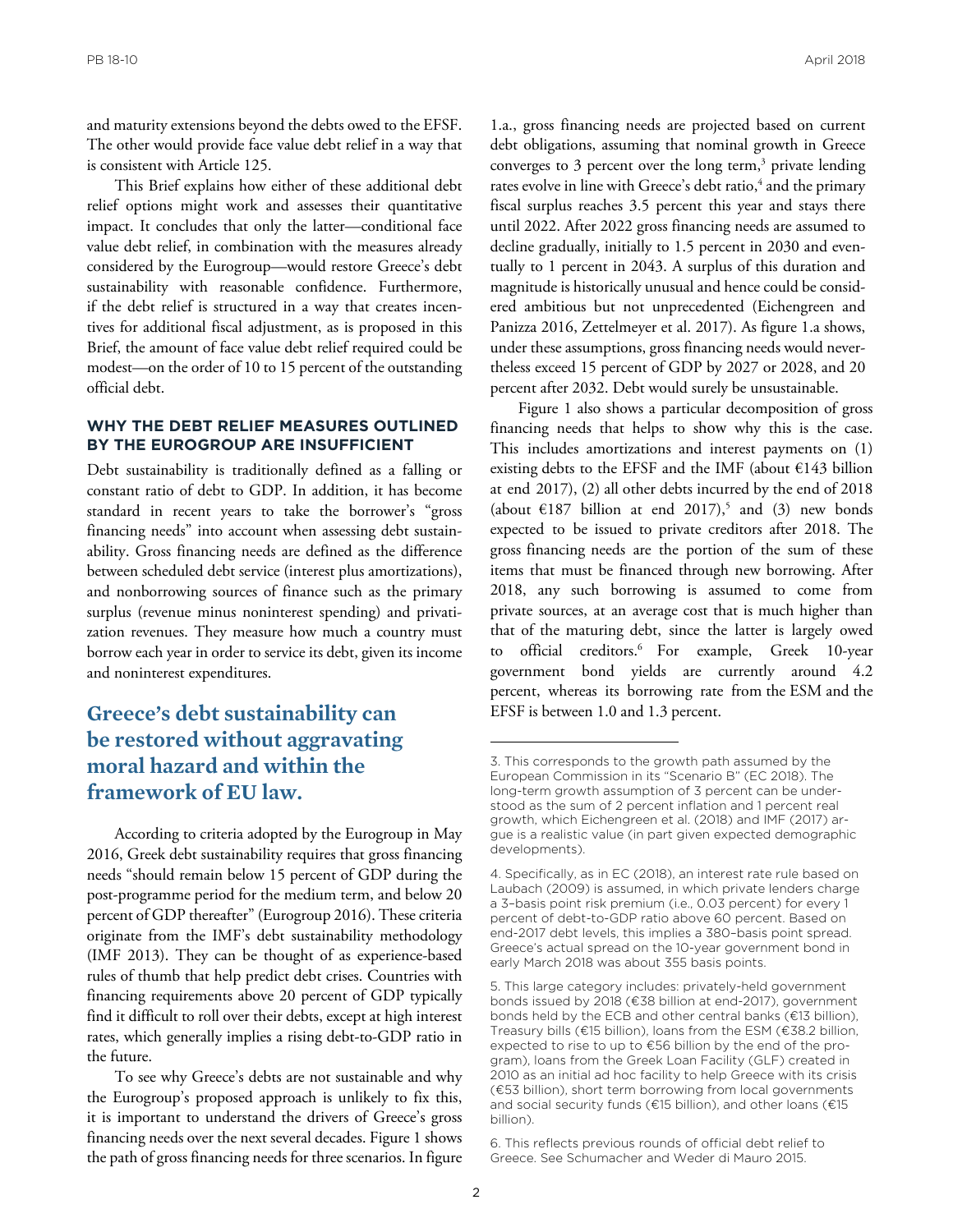

#### **Figure 1 Decomposition of Greece's expected gross financing needs, with and without debt relief**

percent of GDP b. All debt relief measures suggested by Eurogroup (2017), fiscal surplus path of Zettelmeyer et al. (2017)\*



percent of GDP c. All debt relief measures suggested by Eurogroup (2017), fiscal surplus path of Eurogroup (2017)\*\*



EFSF = European Financial Stability Facility; ESM = European Stability Mechanism; IMF = International Monetary Fund; SMP = returned profits arising from the bonds held by the European Central Bank

\*Primary surplus of 3.5 percent until 2022, followed by a stepwise decline to 1.5 percent by 2030. Maintained at 1.5 percent until 2038, followed by stepwise decline to 1 percent by 2043. Maintained at 1 percent thereafter.

\*\*Primary surplus of 3.5 percent until 2022, followed by a stepwise decline to 2 percent by 2030. Maintained at 2 percent thereafter.

Note: The figure decomposes gross financing needs, defined as debt amortization plus interest owed minus the primary fiscal surplus minus privatization proceeds, into three categories of debt: bonds issued after 2018, loans by the EFSF and IMF, and all other debts outstanding in 2018. Growth, privatization, and interest rate assumptions are taken from EC (2018), Scenario B. See Eichengreen et al. (2018) for details and additional technical assumptions.

*Sources:* ESM/EFSF, IMF, Hellenic Republic Public Debt Bulletins, EC (2018), and Zettelmeyer et al. (2017).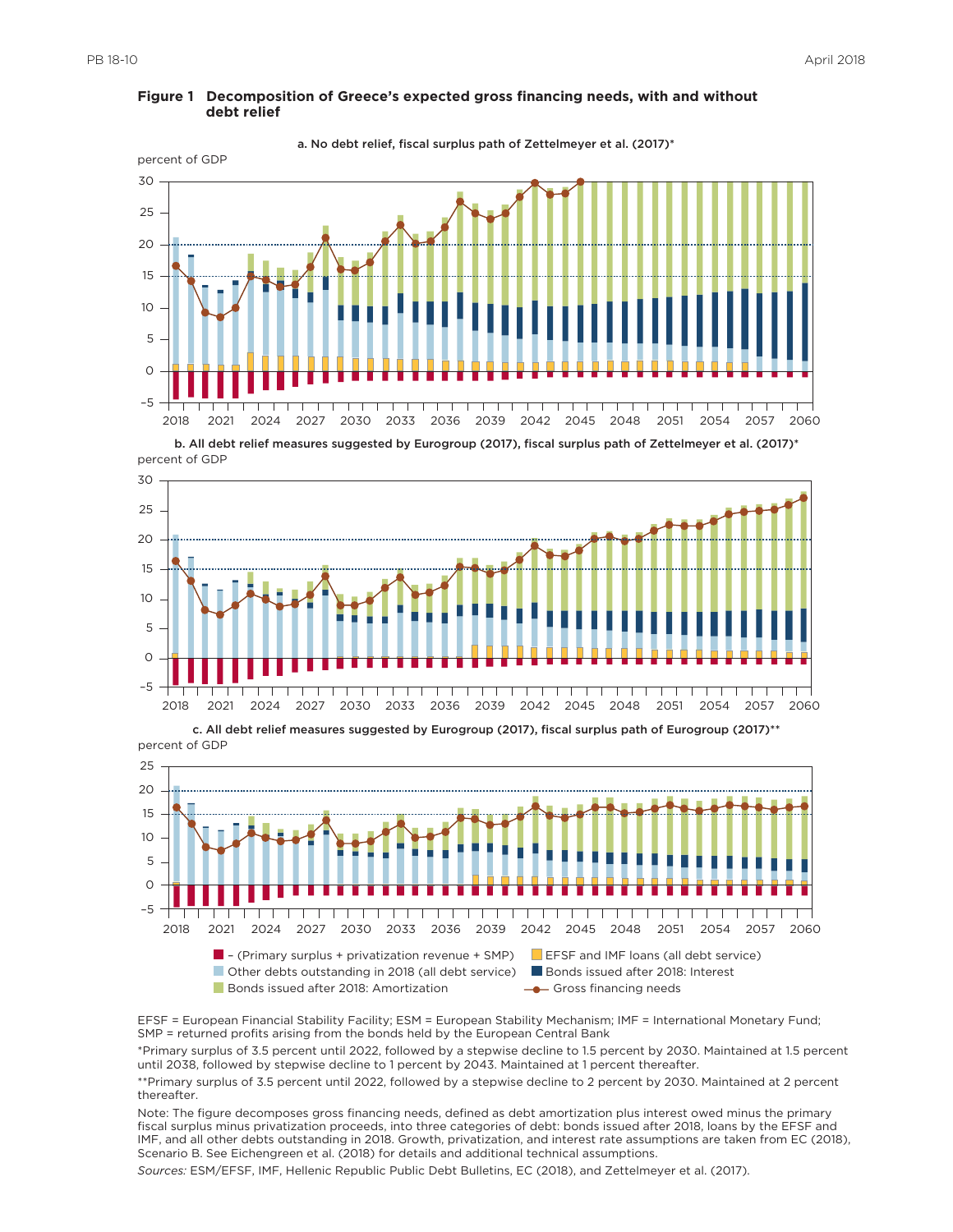As a result, even though Greece's gross financing requirements are initially not that high, they begin to exceed 15 percent of GDP from the late-2020s onward, as cheap official debt is replaced by expensive private borrowing. This requires more borrowing from the private sector, which in turn implies bigger gross financing needs. By the mid-2030s, debt service on bonds issued after 2018 overwhelm primary fiscal surpluses.

How would the sort of debt relief that the Eurogroup has in mind affect these debt dynamics? In figure 1.a, the yellow bars just above the horizontal axis represent the sum of debt service to the EFSF and IMF. This sum is initially quite low, consisting only of interest and amortization payments to the IMF, until amortization and interest payments on EFSF loans begin in 2023. Even after 2023, this item remains a fraction of total gross financing needs, which are predominantly driven by other debt categories—amortizations of bonds issued before 2018, the gradual elimination of temporary sources of financing, and the increasingly more expensive service of newly issued private sector debts.

Fully implementing the debt relief measures envisaged by the Eurogroup would boil down to eliminating almost all debt service to the EFSF and IMF until 2038. EFSF debt service would be largely deferred, while IMF loans would be repaid using long-term ESM loans. Figure 1.a suggests that this is a less than ideal debt relief instrument, since it amounts to pushing out debt service that is already relatively low. But figure 1.b shows that these measures would nonetheless have a substantial impact: Although the annual reduction in gross financing needs by eliminating EFSF and IMF debt service is not that high, it would occur at a time when the "bang for the buck" of official debt relief is high, because it reduces Greece's need to borrow from expensive private sources.

However, figure 1.b also shows that this reduction is not enough to restore Greece's debt sustainability. While gross financing needs rise less steeply than in figure 1.a, and the 20 percent threshold is crossed later, gross financing needs (and hence the debt ratio) would rise continuously, and eventually explosively, from the mid-2030s onward.

A more ambitious fiscal trajectory could contain this rise in gross financing needs. Figure 1.c shows how gross financing needs would develop if the fiscal surplus is assumed to stabilize at 2 percent rather than 1 percent of GDP, in combination with the same debt relief measures that were assumed in figure 1.b. This fiscal path is in line with the Eurogroup demands in its June 2017 statement: "a primary surplus of equal to or above but close to 2 percent of GDP in the period from 2023 to 2060." Figure 1.c shows that this would eliminate the upward trend in gross financing needs, which would level out at just above 15 percent in the long term. Hence, *conditional on the Eurogroup's fiscal assumptions*, its proposed measures could in fact be enough to restore the sustainability of Greece's debt.

But while the Eurogroup's approach—requiring a high primary surplus for a very long time and allowing relatively little debt relief—is *internally* consistent, it is not, unfortunately, consistent with international experience (let alone Greece's fiscal track record). Based on a broad sample of emerging-market and advanced countries in the post–World War II period, Zettelmeyer et al. (2017) conclude that the probability of observing a continued spell of primary surpluses above 2 percent drops to zero after about 15 years. The Eurogroup is suggesting more than 40 years, from 2018 to 2060. Forty-year spells with *average* primary surpluses of 2 percent have occurred, mostly in emerging-market countries, but even they are very rare—and, depending on their profile, may not in fact be enough to achieve sustainability. This finding echoes earlier similar ones by Eichengreen and Panizza (2016). IMF (2017) reaches the same conclusion after examining individual high debt cases in more detail.

To conclude, the assumptions under which the measures proposed by the Eurogroup might deliver debt sustainability are not plausible. Hence, even with full application of these measures, Greece's debt cannot be considered sustainable with any degree of confidence. Under even slightly less ambitious (but still quite stringent) assumptions, gross financing needs and debt will eventually become explosive again. This conclusion is confirmed by a more elaborate analysis, in Eichengreen et al. (2018), that allows for uncertainty in Greece's growth and inflation rates.

## **WHY NOT JUST WAIT AND SEE?**

While the Eurogroup measures are unlikely to restore Greece's debt sustainability, figure 1.b also suggests that they could keep Greece's gross financing needs within a manageable range for an extended period, well into the 2030s. Does this not provide plenty of time to postpone the final decision on the adequacy of the measures proposed by the Eurogroup? Given the uncertainties in projecting gross financing needs, would the creditors not be well advised to use this time to make adjustments as events unfold? Specifically, might it be feasible to adopt a two-stage approach, in which the Eurogroup's measures are adopted at the end of the program period, and the question of whether Greece requires additional debt relief is revisited in, say, 10 years, at a time when Greece's gross financing needs are still expected to be low?

One argument against this type of wait-and-see approach is that the expectation that Greece's debt remains unsustainable could weigh on the Greek recovery and hence become self-fulfilling—possibly accelerating a new debt crisis. However, even if one takes the growth path assumed in figure 1 as a given, the impression that the slow rise of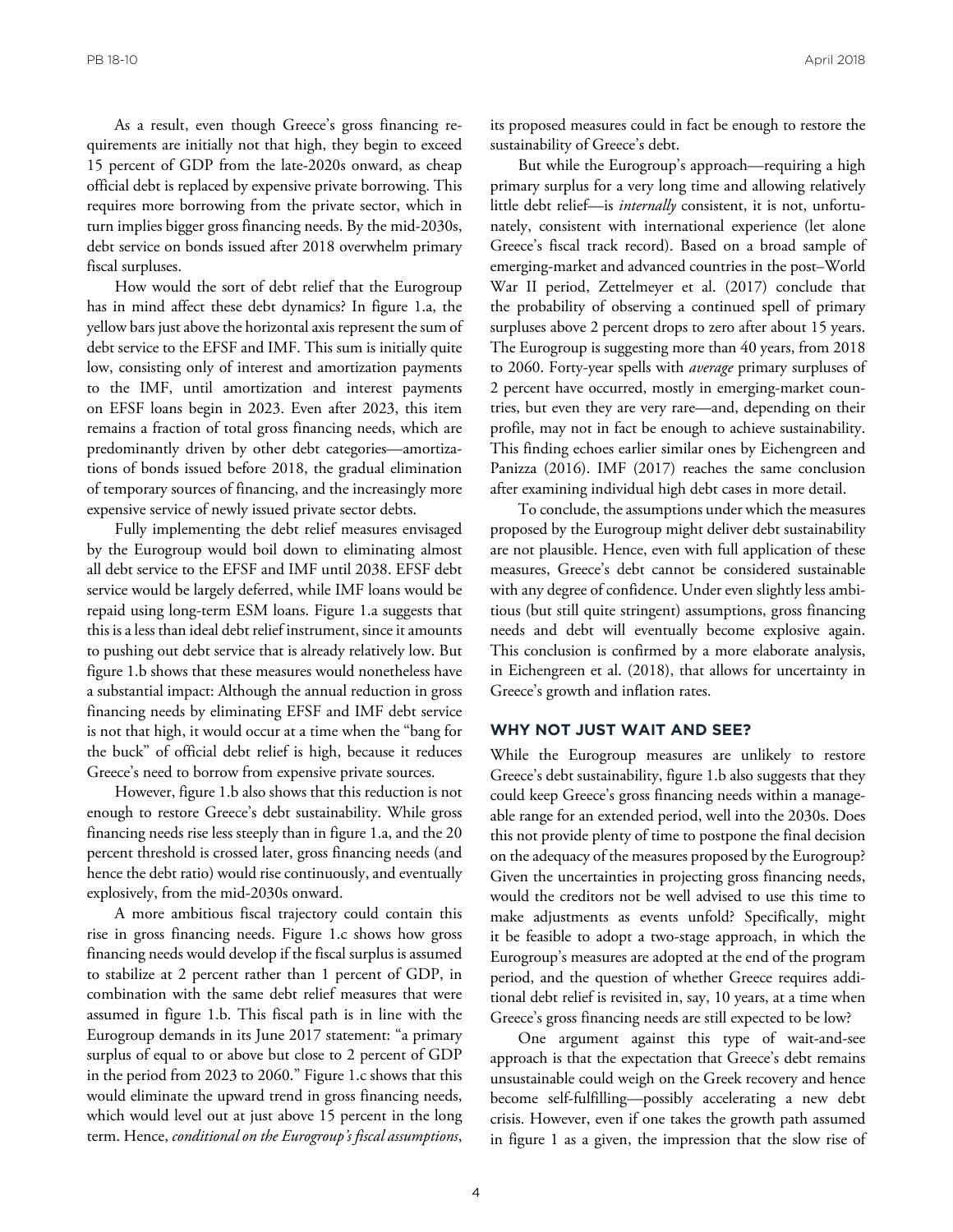gross financing needs gives creditors an option to wait is misleading. Although the Eurogroup measures may maintain gross financing needs below 20 percent until the late 2030s or early 2040s, the cause for its rise—namely the shift to debts with much shorter average maturities and much higher interest rates—takes much less time to materialize. Once this happens, the future rise in gross financing needs (and eventually the debt ratio) becomes, in effect, baked into the debt structure.

## **The assumptions under which the measures proposed by the Eurogroup might deliver debt sustainability are not plausible.**

Under the assumptions of figure 1.b, which envisages the primary surplus declining gradually after 2022, Greece would have issued over  $\epsilon$ 70 billion in new, expensive bonds by 2030 (or indeed close to €90 billion, according to the IMF's more pessimistic baseline assumption, that Greece's primary surplus drops faster after 2022). *Total* Greek government bonds would exceed  $\epsilon$ 90 billion (or close to  $\epsilon$ 110 billion, under IMF assumptions). Consequently, if European official creditors were to discover in 10 years that the debt relief granted in 2018 was not sufficient after all, they would be facing very unpleasant alternatives. One would be to force Greece to undertake a new restructuring of its privately held bonds—euphemistically referred to as "private sector involvement" (PSI)—as a condition for any additional debt relief or other forms of official support. This would cut Greece off from the debt market and force it into a new extended period of dependence on official financing. Another would be to grant extra official debt relief without new private sector involvement. But such extra official debt relief would need to be massive—much higher than the extra debt relief needed to make debt sustainable today—as the official sector would in effect be repaying around  $€100$  billion in expensive new borrowing from the private sector contracted in the meantime.

It is hard to imagine that future debt relief of this nature and magnitude could be reconciled with the no-bailout clause of the EU treaty. It would also violate the seniority of the ESM, laid out in the preamble of the ESM treaty, as it is hard to conceive of debt relief of such magnitude without the ESM taking losses. In contrast, as will be shown below, the extra debt relief that European creditors would need to grant today (over and above the EFSF-related measures outlined by the Eurogroup) to achieve debt sustainability would not need to involve the ESM and can arguably be made consistent with the no-bailout clause by making it conditional in a specific manner.

That being said, if creditors cannot or do not wish to commit to additional debt relief today, there would be a way to make the wait-and-see approach work. The ESM could continue to provide Greece with official financing at low interest rates on the condition that Greece not return to private capital markets until its borrowing costs are much lower. This approach would prevent the key problem that is likely to create the next Greek debt crisis in a decade if debt relief today proves insufficient, namely, the accumulation of expensive and rapidly rising debts to private creditors. It could also provide a framework that would increase the probability of continued reforms and fiscal prudence in Greece.

The cost of this approach, however, is that it would extend the difficult program relationship between Greece and its European creditors—potentially for a very long time. Eichengreen et al. (2018) show that, under assumptions similar to those in figure 1.b (i.e. moderate assumptions on both the fiscal path and long-term growth), Greece may require ESM financing for 20 years or more, on top of the measures suggested by the Eurogroup, to make Greece's debt sustainable.

If continuing the present program relationship is not in the cards for political or other reasons, European creditors need to commit to additional debt relief at the end of the ongoing program relationship, well beyond the measures that are now on the table. The following two sections analyze two options for doing so within the framework of EU law.

## **BROADENING THE BASE TO WHICH DEBT RELIEF MEASURES WOULD BE APPLIED**

One approach would be to stick to the types of measures that the Eurogroup is considering for the EFSF loans—in essence, maturity extensions and interest deferrals—but to extend these to official debts beyond the EFSF. Since ESM loans are both low interest and significantly long term (amortizations are scheduled to start in 2034 and end by 2060), the most obvious candidate would be the bilateral loans of the Greek Loan Facility (GLF), a lending vehicle created as part of the initial response in 2010 to the Greek crisis. Repayments of GLF loans are scheduled to begin in 2020 and end in 2041. Outstanding GLF loans amount to  $\epsilon$ 53 billion (more than the ESM, which currently has about  $\epsilon$ 46 billion outstanding). The GLF is also relatively expensive, with a spread of 50 basis points over Euribor rates (in contrast, the spread of ESM lending rates over its funding cost is only 10 basis points).

Figure 2 investigates the impact of extending debt relief to loans owed under the GLF, based on the same economic assumptions as in figure 1.b—in particular, convergence of Greek nominal growth to about 3 percent and a primary surplus of 3.5 percent until 2022, followed by a gradual decline to initially 1.5 percent by 2030 and eventually 1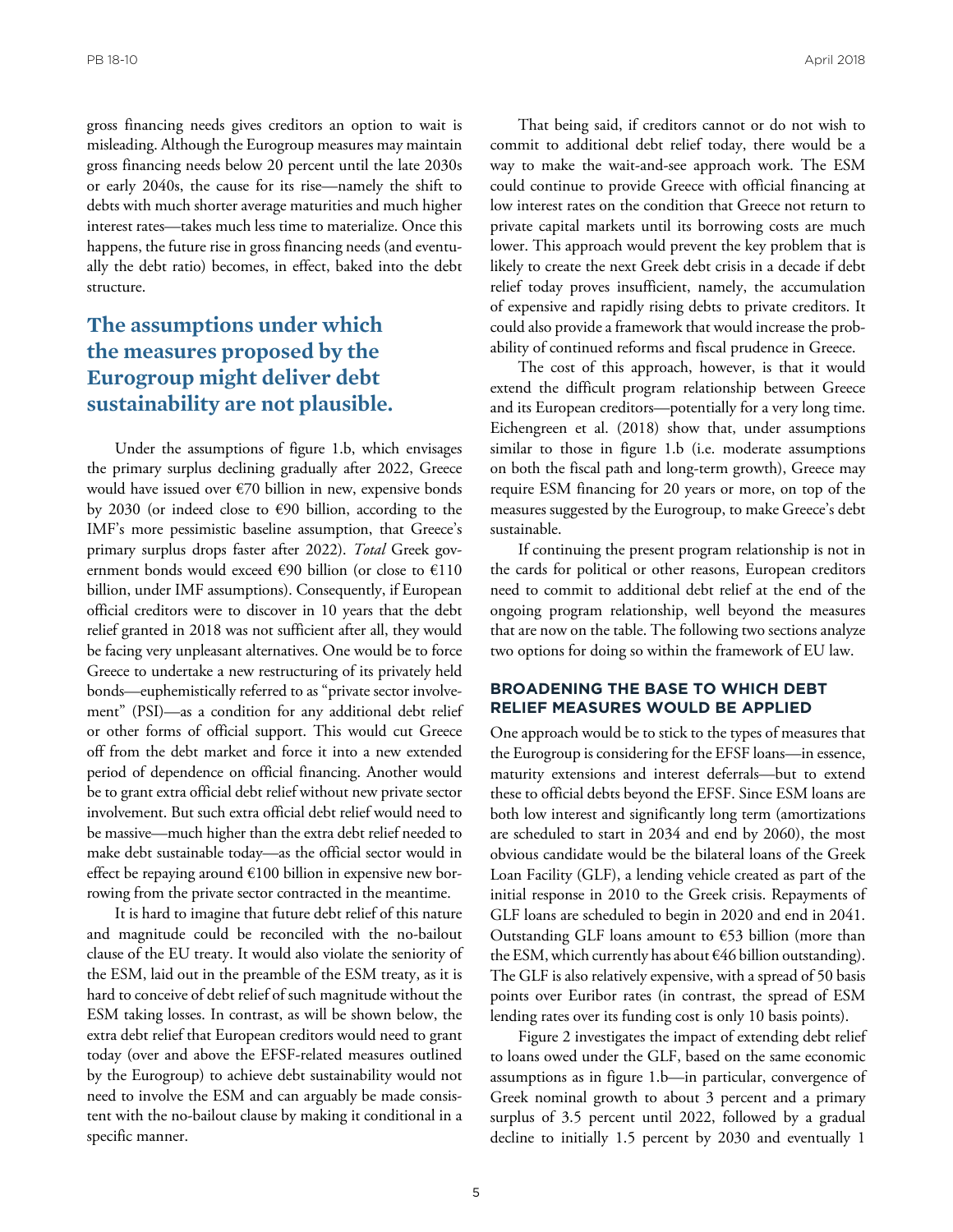

**Figure 2 Impact of Eurogroup measures and Greek Loan Facility (GLF) debt relief**

percent by 2043 (see Eichengreen et al. 2018 for details). The left column of the figure shows the projected evolution of gross financing needs. The main differences between figure 2 and figure 1.b are twofold: First, only the overall path of gross financing needs is drawn, rather than various components; second, the projections are presented in terms of fan charts that reflect uncertainty about growth, inflation, and interest rates rather than a single projected path.<sup>7</sup> The right column of the figure shows the debt-to-GDP ratio consistent with

the paths of gross financing needs shown to the left. In each period, the debt ratio equals the previous period's debt stock, minus amortizations, plus gross financing needs—the difference between amortization and interest and nonborrowing sources of financing (i.e., primary surplus and privatization revenues)—divided by GDP.

The first row of figure 2 establishes the baseline against which additional debt relief is assessed, namely, the gross financing needs and debt paths that would arise after full implementation of the debt relief measures suggested by the Eurogroup.8 The deterministic path of gross financing needs shown on the left of figure 2.a (blue line) corresponds to the gross financing needs path shown in figure 1.b. Clearly, debt is not sustainable: As already discussed, gross financing needs are on an explosive path and exceed 20 percent by about 2047. Debt initially falls, briefly stabilizes at around 120 percent of GDP, but then begins to rise again from about 2045 onwards.

<sup>7.</sup> Growth and inflation uncertainty is captured using a bivariate vector-autoregression model estimated with data from euro area members that joined by 2004 (see Zettelmeyer et al. 2017, box 2). Uncertainty about the risk-free interest rate and the risk premium are captured, respectively, by the standard deviation of German government bond rates and the regression standard error of the Laubach (2009) model used to determine the path of private interest rates. Note that this only captures uncertainty about model *parameters*, rather than uncertainty about whether the assumed interest rate *model* is valid. To address this, Eichengreen et al. (2018) undertakes a robustness exercise that assumes constant private sector risk spreads over time. The results confirm that the measures considered by the Eurogroup would be insufficient to restore debt sustainability.

<sup>8.</sup> See Eichengreen et al. (2018) for details on how these measures are assumed to be implemented.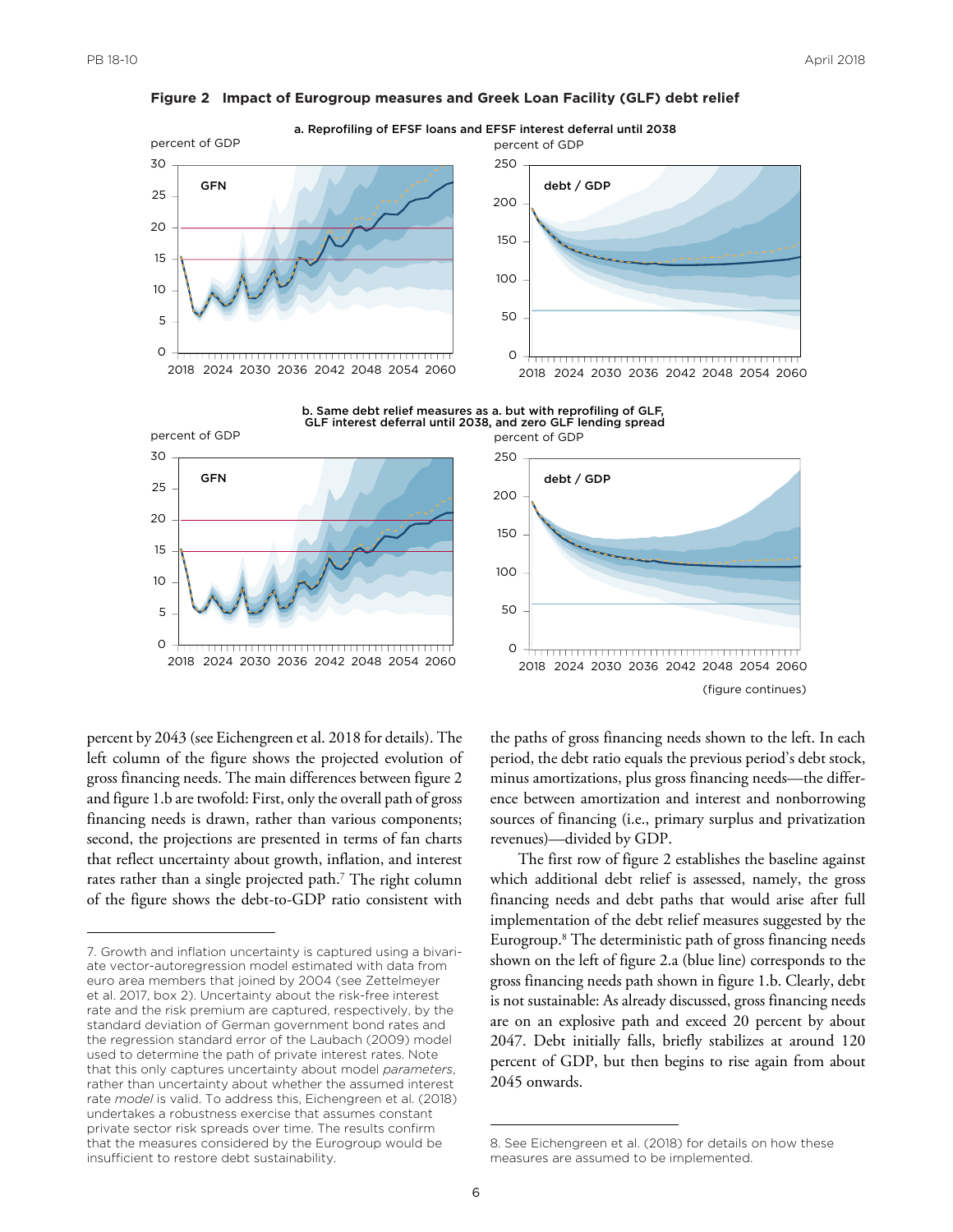

**Figure 2 Impact of Eurogroup measures and Greek Loan Facility (GLF) debt relief** (continued)

EFSF = European Financial Stability Facility; ESM = European Stability Mechanism; IMF = International Monetary Fund Note: Left-hand charts show gross financing needs (in percent of GDP) and right-hand charts debt in percent of GDP. Red lines indicate the Eurogroup's upper and lower thresholds for gross financing needs: 15 percent for emerging markets and 20 percent for advanced countries. The solid blue line describes deterministic projection, the shaded areas the percentiles (darkest to lightest: 60, 70, 80, 90) of the simulation distribution, and the dashed line the median of that distribution. For economic assumptions, see text and Eichengreen et al. (2018). *Source:* Eichengreen et al. (2018).

The next row (figure 2.b) maintains the same economic assumptions as figure 2.a but shows the additional impact of a far-reaching restructuring of the GLF loans, including postponing the beginning of amortization payments by 10 years, stretching the amortization period from 20 years to 50 (until 2080), deferring any interest payments until 2038, and setting the lending spread to zero. This has a noticeable impact but does not prevent—only delays—the rise of gross financing needs above 20 percent. Furthermore, while the debt ratio falls during most of the time window shown in the figure, it gets stuck at above 100 percent of GDP and eventually (after 2055) starts rising again. Figure 2.c shows that these debt dynamics look even worse when applying the more pessimistic economic assumptions of the IMF (2017). Hence, this debt relief option is unlikely by itself to restore the sustainability of Greece's debts.

Finally, figure 2.d explores the combination of applying the full set of measures considered by the Eurogroup to the EFSF, the full set of measures considered in figures 2.b and 2.c to the GLF, and a very long extension of the period during which Greece would be financed by the European official sector—namely, over two decades. The gross financing needs and debt paths show that this may be sufficient to restore sustainability, albeit not with high probability.

Furthermore, the necessary additional official financing implied by the combination of these options is very high. Figure 3 shows the amortization profiles (bars, left axis) and total outstanding volumes for various debt categories (lines, right axis) based on the scenario corresponding to figure 2.d. The main result is that total European official sector exposure—that is, the sum of EFSF, GLF, and ESM loans would rise from a projected end-2018 level of about €250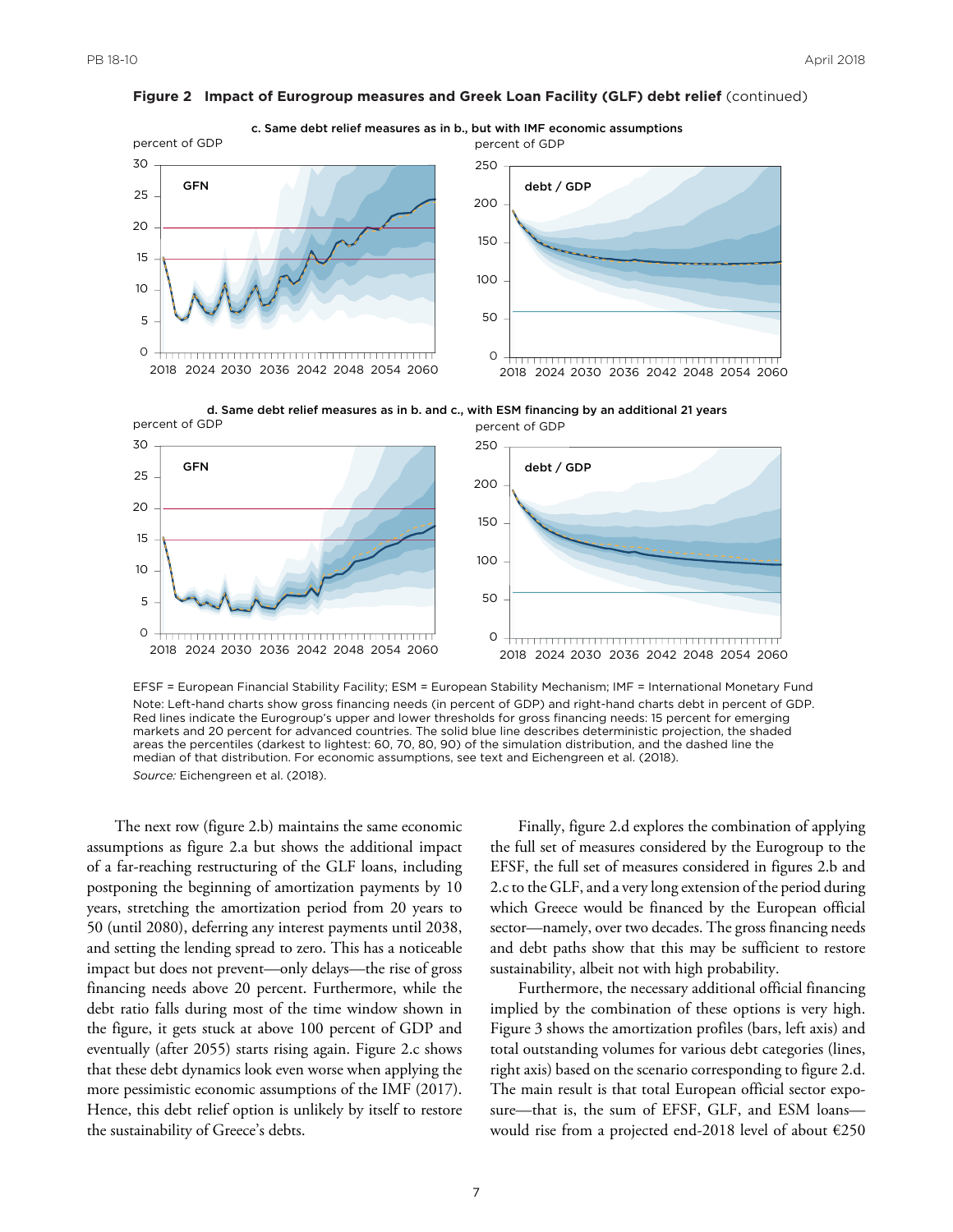

#### **Figure 3 Greece's amortization profile corresponding to scenario of figure 2.d**



Note: The figure assumes reprofiling of amortizations and interest deferral until 2038 of both GLF and EFSF debts, zero GLF lending spread and exclusive reliance on ESM financing for 21 years. Based on growth, privatization, and interest rate assumptions of EC (2018), Scenario B, and fiscal surplus path of Zettelmeyer et al. (2017). See Eichengreen et al. (2018) for details and technical assumptions.

*Source:* Eichengreen et al. (2018).

billion to over €380 billion in 2038, an increase of over 50 percent. In the IMF scenario, total exposure would peak at €400 billion in 2038, an increase of about 60 percent. Repaying these debts could take until the end of the century and beyond.

An alternative approach to a long sequence of new ESM programs, explored in Zettelmeyer et al. (2017), would be to allow EFSF and GLF interest deferrals for an even longer period, beyond 2038. But the effect of this would be very similar to that shown in figure 3, namely, to create an *increasing* exposure of euro area official lenders to Greece for a very long time period, as long as interest is deferred, and maintain that exposure for the next 100 years or so.

If Europe wants to avoid a continuing creditor relationship with Greece for many decades and several generations after the 2010 crisis, it will need to think outside the box. Specifically, it will need to step over one of its current red lines, which is to refuse to consider any reduction in the face value of official debts.

## **CONDITIONAL REDUCTIONS IN THE FACE VALUE OF EFSF LOANS**

The Eurogroup and the creditor countries have rejected face value debt relief, in part over concern about moral hazard. Once face value debt relief has been granted, what stops a country from becoming insolvent again and then asking for yet more debt relief? While the same question may be asked when debt relief is provided through maturity extensions and interest deferrals, these amount to low-interest lending rather than outright gifts, which limits the extent of the transfer. The second argument against face value debt relief is that it would likely be illegal, because it would violate the "no-bailout" clause (Article 125) of the Lisbon Treaty.

As argued in Eichengreen et al. (2018, see appendix 3, and references cited therein), these two arguments may be one and the same. Based on the *Pringle* case, in which the European Court of Justice was asked to take a stance on the consistency of the no-bailout clause with ESM crisis lending, a reasonable interpretation of the clause is that it allows for financial assistance of any kind—regardless of how it is delivered—if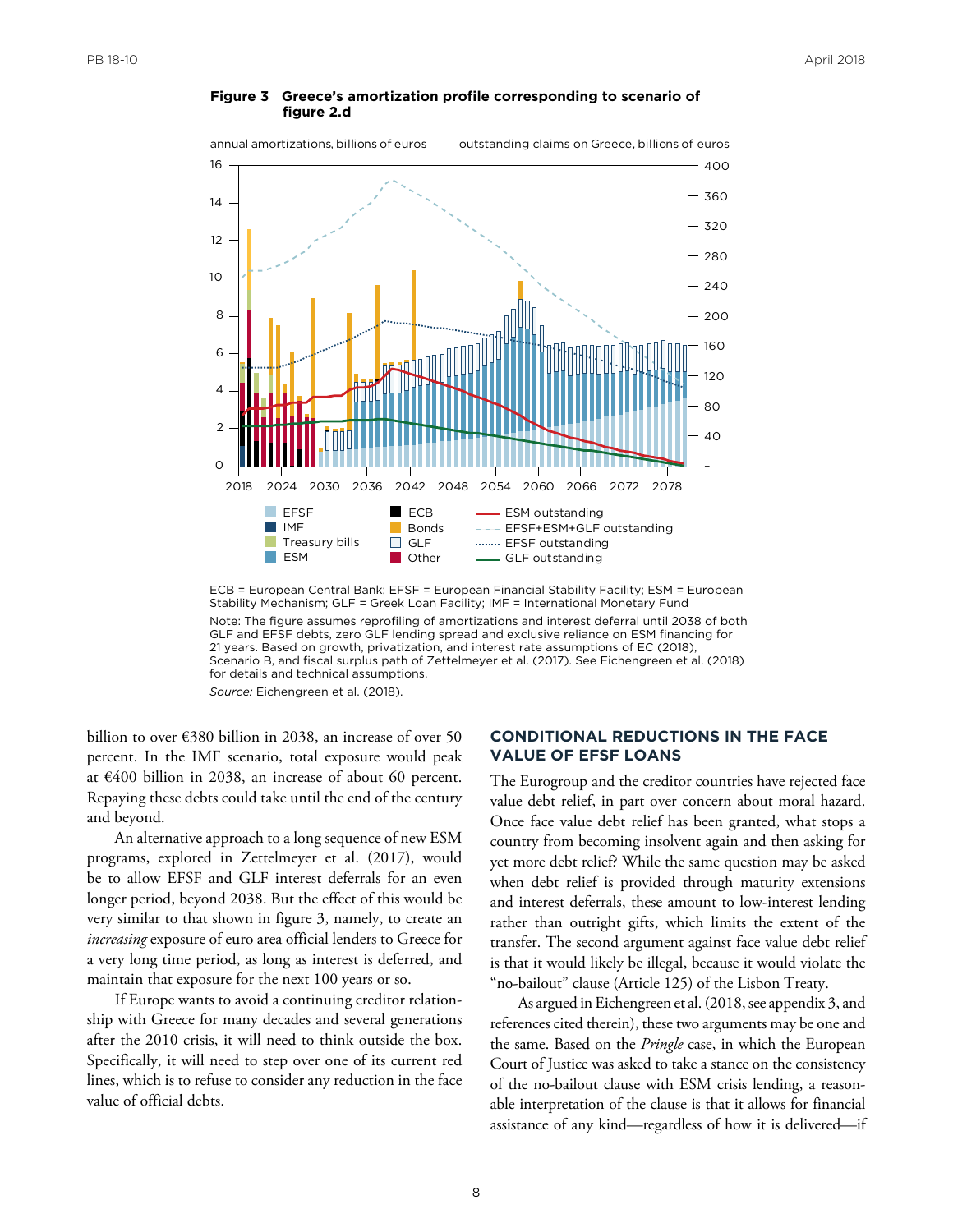and only if the latter is structured in a way that strengthens budgetary discipline. In other words, official debt relief could be consistent with Article 125 so long as the country delivers more fiscal adjustment with it than without it.

It is in fact possible to design a face value debt relief scheme for Greece that would meet this requirement. Central to the argument is that the Eurogroup and Greece can agree on fiscal targets beyond 2022 (when the currently agreed post-program period comes to an end) that would satisfy three conditions:

- a. First, the fiscal targets are sufficiently ambitious to make the Greek debt sustainable, even if no face value debt relief is forthcoming.
- b. Second, the targets are politically and economically feasible if they are rewarded by face value debt relief (but not necessarily in the absence of such debt relief).
- Third, Greece would make an effort to repay its debts which implies *trying* to meet the agreed targets—even if it does not receive additional debt relief, and even if the effort is ultimately hard to sustain.

A fiscal path that arguably meets all three conditions is the path referred to in the Eurogroup's June 2017 statement—that is, a 3.5 percent primary surplus between 2018 and 2022, followed by a decline towards 2 percent. As figure 1.c indicates, Greek debt could in fact be sustainable if this path were adhered to, even if debt relief does not go beyond the Eurogroup measures (condition a). At the same time, while this path is unrealistic, it might be feasible for a limited time if rewarded by the prospect of debt relief (condition b). Furthermore, if presented with the choices of attempting to adhere to the path or to default, Greece would undoubtedly choose the former—as suggested by the fact that Greece was present at the Eurogroup and did not publicly distance itself from the statement (condition c).

On this basis, a debt relief scheme that meets the Article 125 requirement of strengthening budgetary discipline could be as follows.<sup>9</sup>

- Greece would receive the full package of measures suggested by the Eurogroup, in several steps, conditional on meeting the fiscal targets agreed until 2022.
- Beginning in 2023, it would receive additional face value debt relief, on a year-by-year basis, conditional on good fiscal performance between 2023 and 2037.
- The extent of the debt relief would depend on the extent to which Greece overperforms an agreed "floor." This floor—or "minimum" adjustment path—must

be realistic even if Greece does not receive any additional fiscal incentives for adhering to it. For example, the IMF considers a primary surplus of 1.5 percent to be realistic.

- A clawback rule would stipulate that face value debt relief is reversed if Greece's primary surplus falls below the floor. This would make it impossible to game the scheme by alternating fiscal splurges with years in which adjustment triggers debt relief.
- The scheme would end after 2037, in line with the time limits the Eurogroup has set for reprofiling and interest deferrals. This implies a maximum for face value debt relief that Greece could earn over that period.

Under the assumptions made for both the targeted fiscal path and the floor—namely, that the former is a realistic target if rewarded by face value debt relief, while the latter is a realistic target even without this reward—Greece should adhere to the target for the duration of the scheme (but not beyond).

Figure 4 explores the implications of a scheme of this type, assumed to start in 2023 and end in 2037, in line with the time limits the Eurogroup has set for reprofiling and interest deferrals. The target primary surplus path consists of 3 percent in 2023, 2.5 in 2024, and 2 percent from 2025 to 2037. The assumed floor is 1.5 percent. For every euro by which Greece overperforms the floor during the 2023–37 period, EFSF debts are reduced by an equal amount, but only up to the point at which Greece achieves the upper fiscal path. For example, the maximum face value debt relief that Greece could earn based on its 2024 performance is 1 percent of GDP, and the maximum that it could earn over the entire period is 9 percent of GDP, or approximately  $E24$ billion. As a share of Greece's currently outstanding official debts, this is fairly modest—just over 10 percent.

Figure 4.a shows how Greece's gross financing needs and debt ratio would develop if Greece adhered to the target path until 2037 and subsequently fell back to the 1.5 percent floor (and assuming implementation of the full set of debt relief measures considered by the Eurogroup, as in figure 2.a). The main result is that the proposed debt relief scheme would make the Greek debt sustainable, with a probability of above 50 percent but under 60 percent. This is a consequence of three factors. First, between 2023 and 2037, Greece is assumed to meet the primary surplus path of at least 2 percent of GDP. Second, it is rewarded with nominal debt relief worth 9 percent of GDP. Together, these two factors are equivalent to running a primary surplus of 2.7 percent of GDP, on average, between 2023 and 2037. Third, a reasonably high primary surplus,

<sup>9.</sup> Bulow and Geneakoplos (2017) have proposed an alternative scheme that follows similar logic.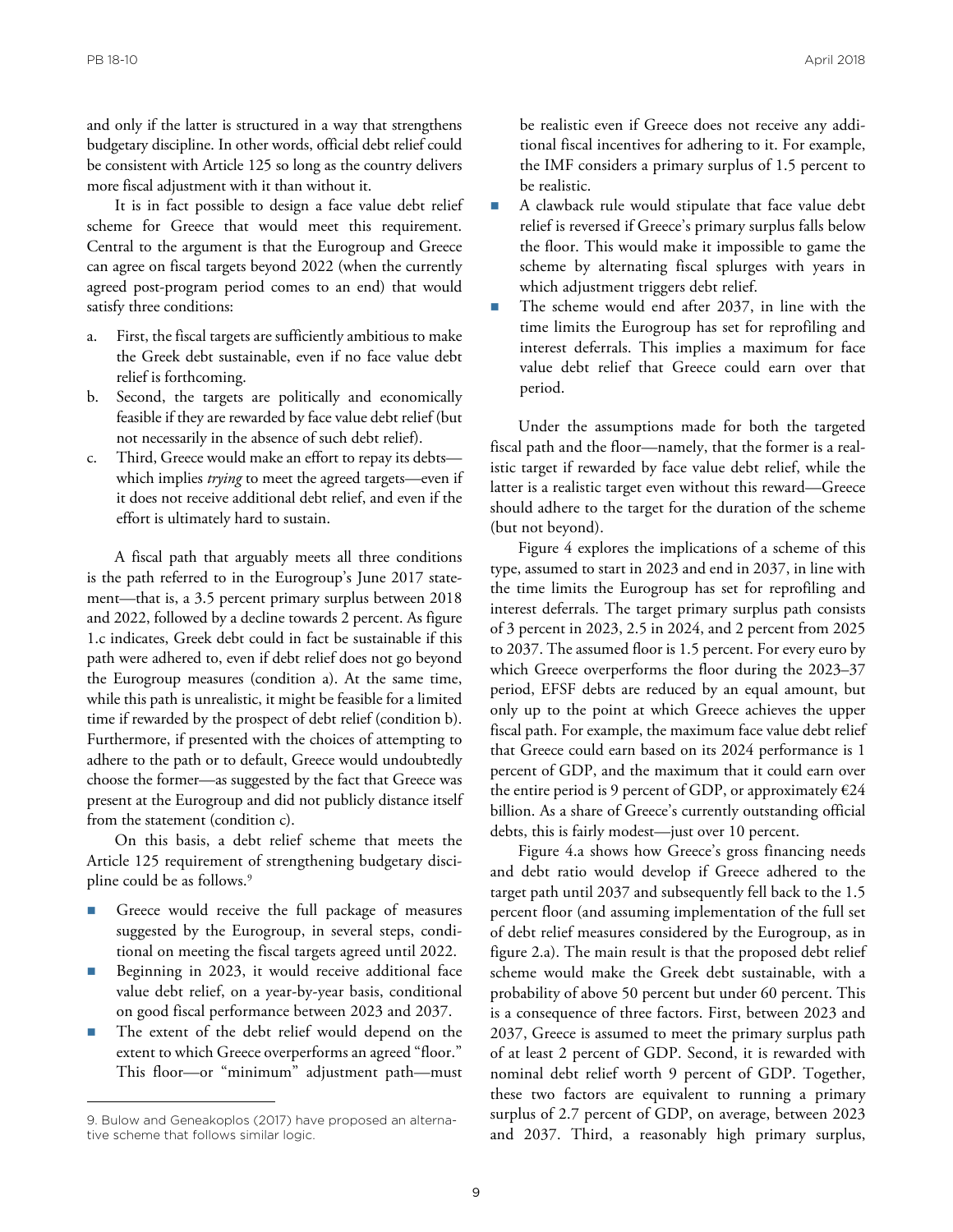







Notes: Left-hand charts show gross financing needs (in percent of GDP) and right-hand charts debt in percent of GDP. Red lines indicate the Eurogroup's upper and lower thresholds for gross financing needs: 15 percent for emerging markets and 20 percent for advanced countries. The solid blue line describes deterministic projection, the shaded areas the percentiles (darkest to lightest: 60, 70, 80, 90) of the simulation distribution, and the dashed line the median of that distribution. For economic assumptions, see text and Eichengreen et al. (2018). Based on growth, privatization, and interest rate assumptions of EC (2018), scenario B; see Eichengreen et al. (2018) for details and technical assumptions. *Source:* Eichengreen et al. (2018).

namely the 1.5 percent assumed by the IMF, is maintained even after 2037.

Figure 4.b tests whether the proposed debt relief scheme would still be powerful enough to deliver sustainability when the primary surplus is allowed to gradually decline to just 1 percent in the long run (as assumed in figure 1.b and figure 2). The answer is yes, but just barely (with about 50 percent probability). Making the debt sustainable with higher confidence could be achieved in several ways: First, the conditional face value debt relief scheme described above could be combined with GLF debt relief as described in the previous sections. This would make the Greek debt sustainable with about two-thirds probability if one assumes that the primary surplus stays at 1.5 percent

indefinitely after 2037 and with about 55 percent probability if it gradually declines to 1 percent. Second, fiscal surpluses above the minimum level of 1.5 percent could be rewarded with greater face value reductions over the 2023–37 period. For example, awarding  $£1.50$  for every euro of fiscal surplus above the minimum of 1.5 percent of GDP—implying maximum face value debt relief of around  $\epsilon$ 36 billion, about 14 percent of official debts expected to be outstanding by the end of 2018—would raise the probability of debt sustainability to about 60 percent, if one assumes that after 2037 the primary surplus stays at 1.5 percent indefinitely, or between 50 and 55 percent, if the surplus gradually declines to 1 percent. Finally, the face value debt relief scheme could be extended beyond 2037.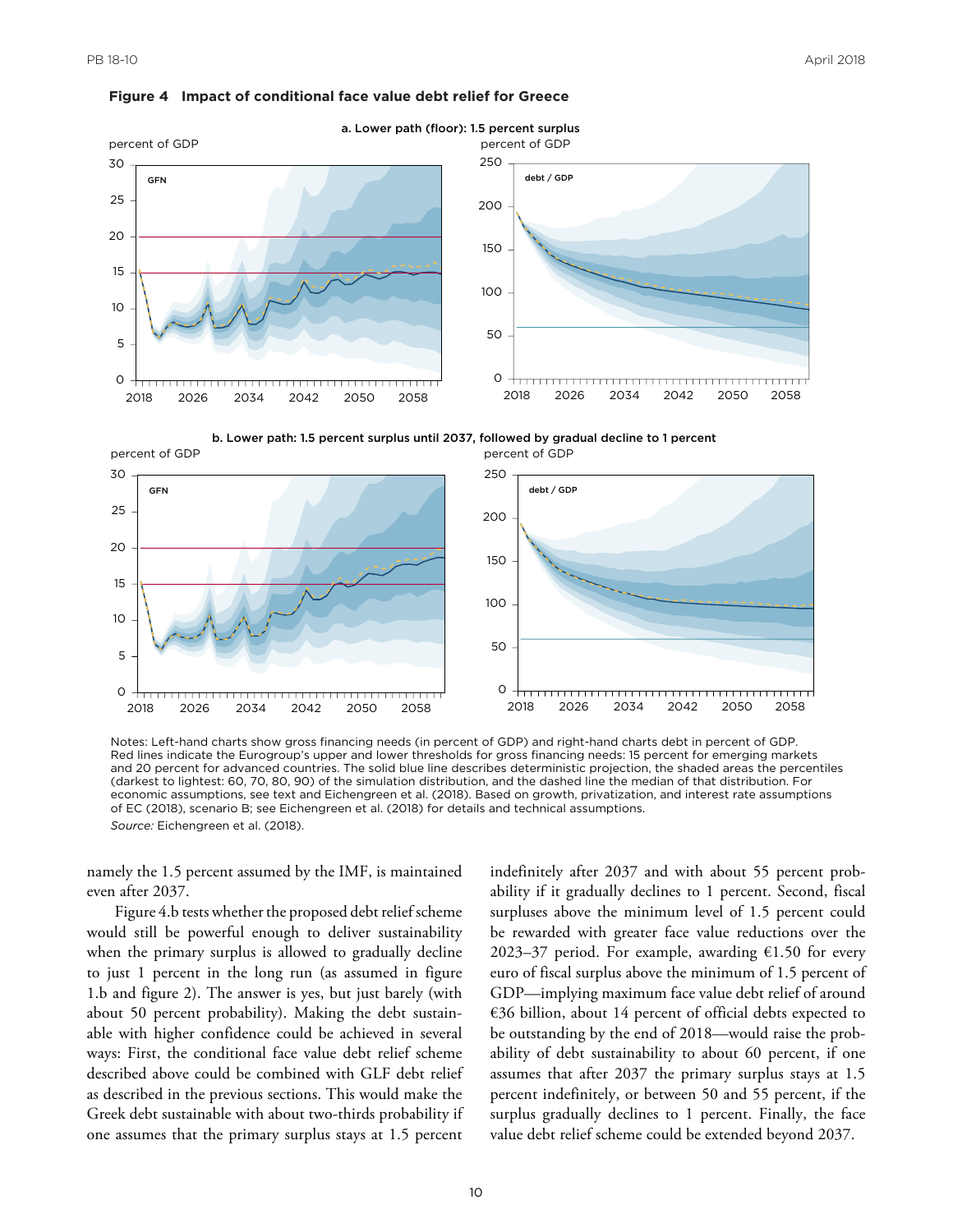## **CONCLUSION**

Greece's debts will remain unsustainable even if the debt relief measures suggested by the Eurogroup, which are focused on EFSF loans and seek to avoid face value debt reductions, are fully implemented. If Greece exits from the present program relationship with only these measures in place, the following is likely to happen. In the best-case scenario, Greece would maintain high primary surpluses until 2022 or 2023, but a longer period of exceptional fiscal discipline, as imagined by the Eurogroup, is very unlikely. By the late 2020s, it will be clear that the Greek debt dynamics are again unsustainable. At that point, however, the costs of restoring Greek debt sustainability will be much higher than they are today, because a large new stock of expensive private sector debts will have accumulated in the meantime. These debts would either need to be restructured or—in effect—repaid by the European official sector. In a less favorable scenario, the new debt crisis could come much earlier.

If European creditors do not wish to commit at this time to debt relief beyond the type of measures outlined in recent Eurogroup statements, they would be well advised to continue financing Greece through the ESM for the time being, while postponing Greece's return to the debt market. Doing so would give creditors the option of granting extra official debt relief in the future, if and when the measures currently under consideration become clearly inadequate, without running into a new crisis that would require either massive additional official debt relief or a default on private debts.

### **REFERENCES**

Bulow, Jeremy, and John Geanakoplos. 2017. *Greece's Sovereign Debt and Economic Realism*. CEPR Policy Insight 90 (June). London: Centre for Economic Policy Research.

Eichengreen, Barry, Emilios Avgouleas, Miguel Poiares Maduro, Ugo Panizza, Richard Portes, Beatrice Weder di Mauro, Charles Wyplosz, and Jeromin Zettelmeyer. 2018. *Independent Report on the Greek Official Debt*. CEPR Policy Insight 92 (March). London: Centre for Economic Policy Research.

Eichengreen, Barry, and Ugo Panizza. 2016. A Surplus of Ambition: Can Europe Rely on Large Primary Surpluses to Solve its Debt Problem? *Economic Policy* 31, no. 85: 5–49.

EC (European Commission). 2018. *Compliance Report: ESM Stability Support Programme for Greece.* Third Review (January). Brussels.

Eurogroup. 2016. Eurogroup Statement on Greece. Press Release, May 25. Brussels.

Eurogroup. 2017. Eurogroup Statement on Greece. Press Release, June 15. Brussels.

If, on the other hand, Greece, its creditors, or both find the prospect of at least one and possibly several additional ESM-supported programs unpalatable, then the only alternative that avoids the likelihood of a new crisis is to commit to additional debt relief at the end of the current program. This does not mean that relief must all be delivered at that time, but the timeline and conditions of delivery must be clear to minimize the cost of new private borrowing and hence maximize the chances that debt relief will work.

Additional debt relief could take two forms. One would be to stick to maturity extensions and interest deferrals but apply them more broadly—to GLF, in addition to EFSF loans—and more extensively, beyond 2037, than is currently envisaged. But this implies that Greece's debts to the European official sector would keep rising for several decades before they begin to fall and that they may not be paid off before the end of this century.

A better approach would be to offer limited face value debt relief in exchange for stronger fiscal performance over a limited period. By linking face value relief to year-by-year fiscal turnouts and clawing back relief when minimum fiscal targets are not respected, this approach could be reconciled with good incentives. It would induce higher fiscal discipline than any of the alternatives and hence may meet the requirements of Article 125 of the Lisbon Treaty. By the same token, it would be the fastest approach to restoring Greece's debt sustainability. And it would do so at far lower risk to creditors than settling for insufficient debt relief and accepting Greece's return to the debt markets at a time when its cost of borrowing is still high.

IMF (International Monetary Fund). 2013. Staff Guidance Note for Public Debt Sustainability Analysis in Market-Access Countries. May 9. Washington.

IMF (International Monetary Fund). 2017. *Greece: Request for Stand-By Arrangement*. Country Report 17/229 (July). Washington.

Laubach, Thomas. 2009. New Evidence on the Interest Rate Effects of Budget Deficits and Debt. *Journal of the European Economic Association* 7, no. 4: 858–85.

Schumacher and Weder di Mauro. 2015. *Diagnosing Greek debt sustainability: Why is it so hard?* Brookings Papers on Economic Activity, Fall 2015. Washington: Brookings Institution.

Zettelmeyer, Jeromin, Eike Kreplin, and Ugo Panizza. 2017. *Does Greece Need More Official Debt Relief? If So, How Much?* [PIIE Working Paper 17-6.](https://piie.com/publications/working-papers/does-greece-need-more-official-debt-relief-if-so-how-much) Washington: Peterson Institute for International Economics.